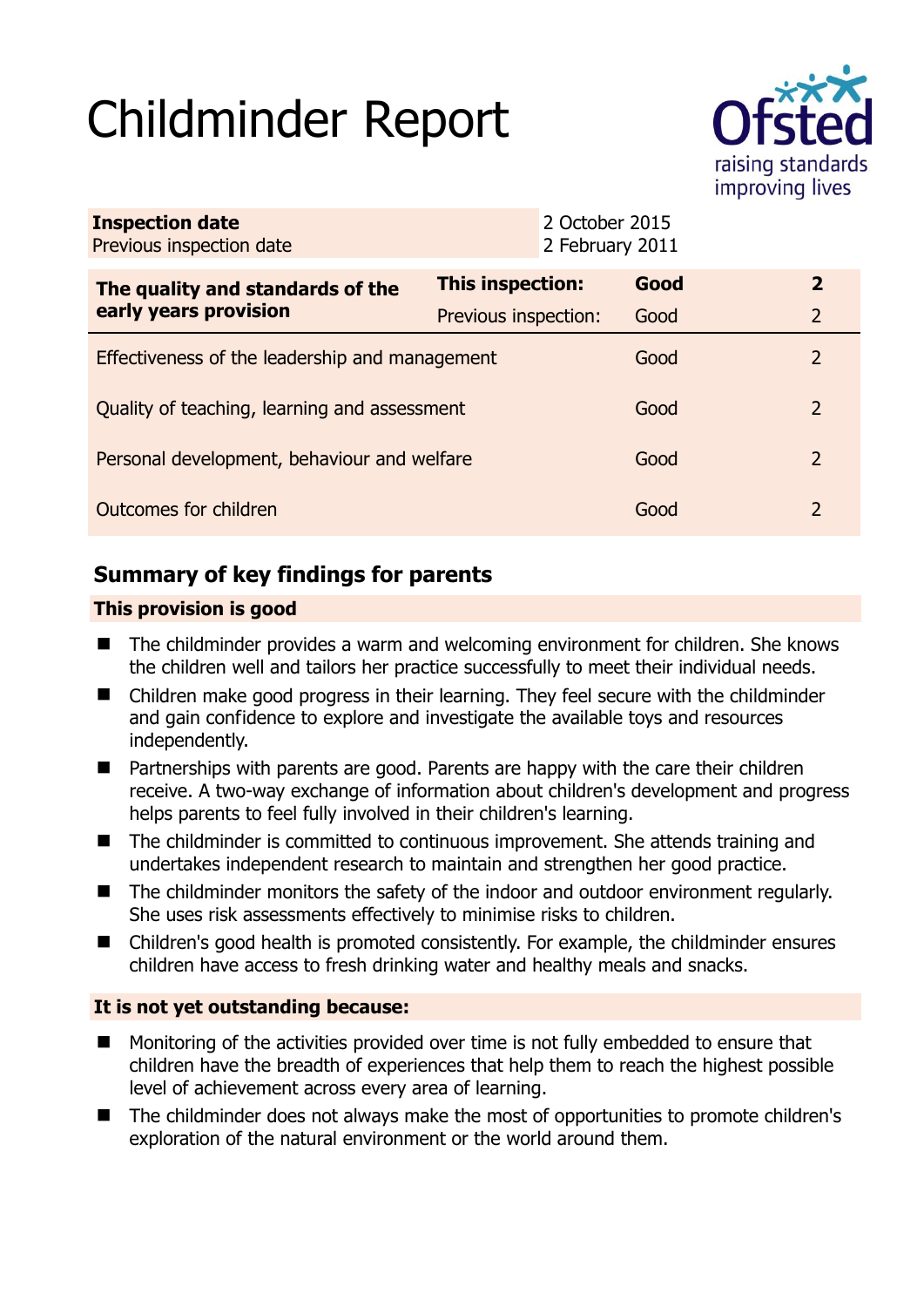## **What the setting needs to do to improve further**

#### **To further improve the quality of the early years provision the provider should:**

- enhance the monitoring of the activities provided over time to ensure children are supported to attain the highest possible level of achievement in all areas of learning
- increase opportunities for children to more regularly explore a wide range of resources that enrich their understanding of the natural environment and wider world.

#### **Inspection activities**

- The inspector observed children's play and activities.
- The inspector viewed all areas of the home used for childminding.
- The inspector sampled a range of documentation, including policies and procedures, attendance records and children's records.
- The inspector talked to the childminder about her practice and children's progress.
- The inspector took into account the written views of parents.

#### **Inspector**

Lesley Watts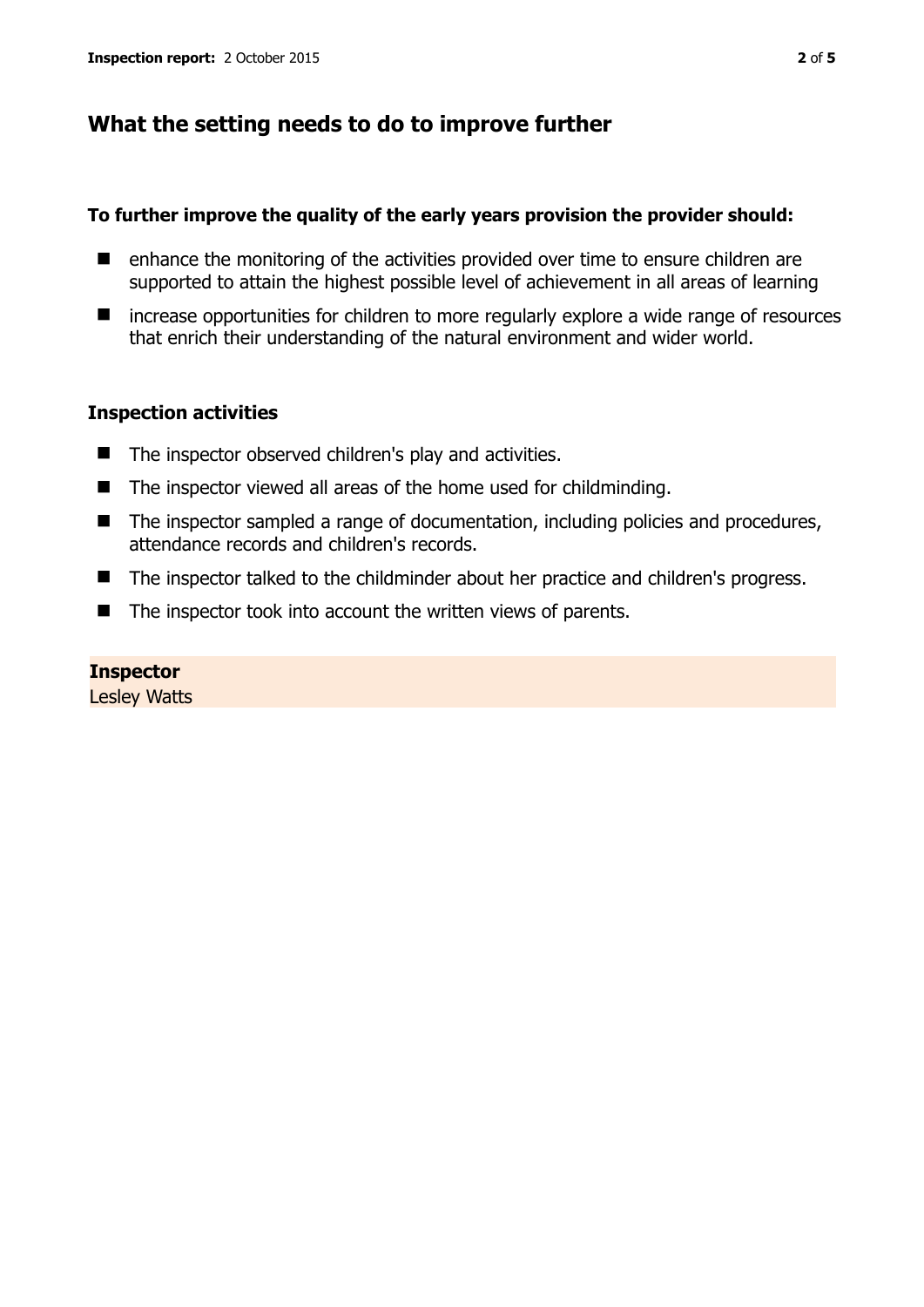# **Inspection findings**

#### **Effectiveness of the leadership and management is good**

Safeguarding is effective. The childminder has a secure knowledge of safeguarding procedures. She knows what to do if she is concerned about a child in her care and who to contact in the event of a child protection concern. The childminder has a good understanding of the requirements of the Early Years Foundation Stage and maintains all required documentation. This includes valid public liability insurance and suitability checks on all adults living in the house. The childminder is reflective about her practice and updates her knowledge to improve her provision. She establishes effective partnerships with parents to tailor her service to meet the needs of the children who attend.

## **Quality of teaching, learning and assessment is good**

The childminder has a secure knowledge of how children learn. She uses skilful questioning to support the development of children's language. For example, when caring for babies and toddlers, she introduces new words during free play and through planned activities. The childminder gathers information from parents about what children like, dislike and can already do. She uses this information to provide spontaneous activities to support children's learning and development in readiness for their next stage in learning. The childminder takes children on visits to the local woodland regularly and uses this opportunity to promote their learning. For example, she encourages them to participate in physical activities and to extend their imagination to act out a favourite story. The childminder uses routine activities well to help children to develop their understanding of mathematical ideas.

#### **Personal development, behaviour and welfare are good**

Children's behaviour is good. The childminder is consistent in her approach and is a good role model. Children know what she expects of them and are helpful, kind and supportive of one another. The childminder is very caring towards the children and forges strong relationships with them. She meets their individual needs fully and prepares children well for their next step in learning. Children are confident to seek her out when they are distressed and are motivated to try new things. The childminder is committed to providing an inclusive service to all children. For example, she teaches them about similarities and differences as they learn about people who help them and look at photographs of people from around the world. The childminder teaches children how they can help themselves stay healthy, for example, by developing good hygiene habits.

#### **Outcomes for children are good**

All children make good progress in their learning and development. The childminder has high expectations of all children. They learn to be independent as they choose their own toys and manage their own toileting needs. She liaises with parents and local pre-schools well to prepare children for their transition into school.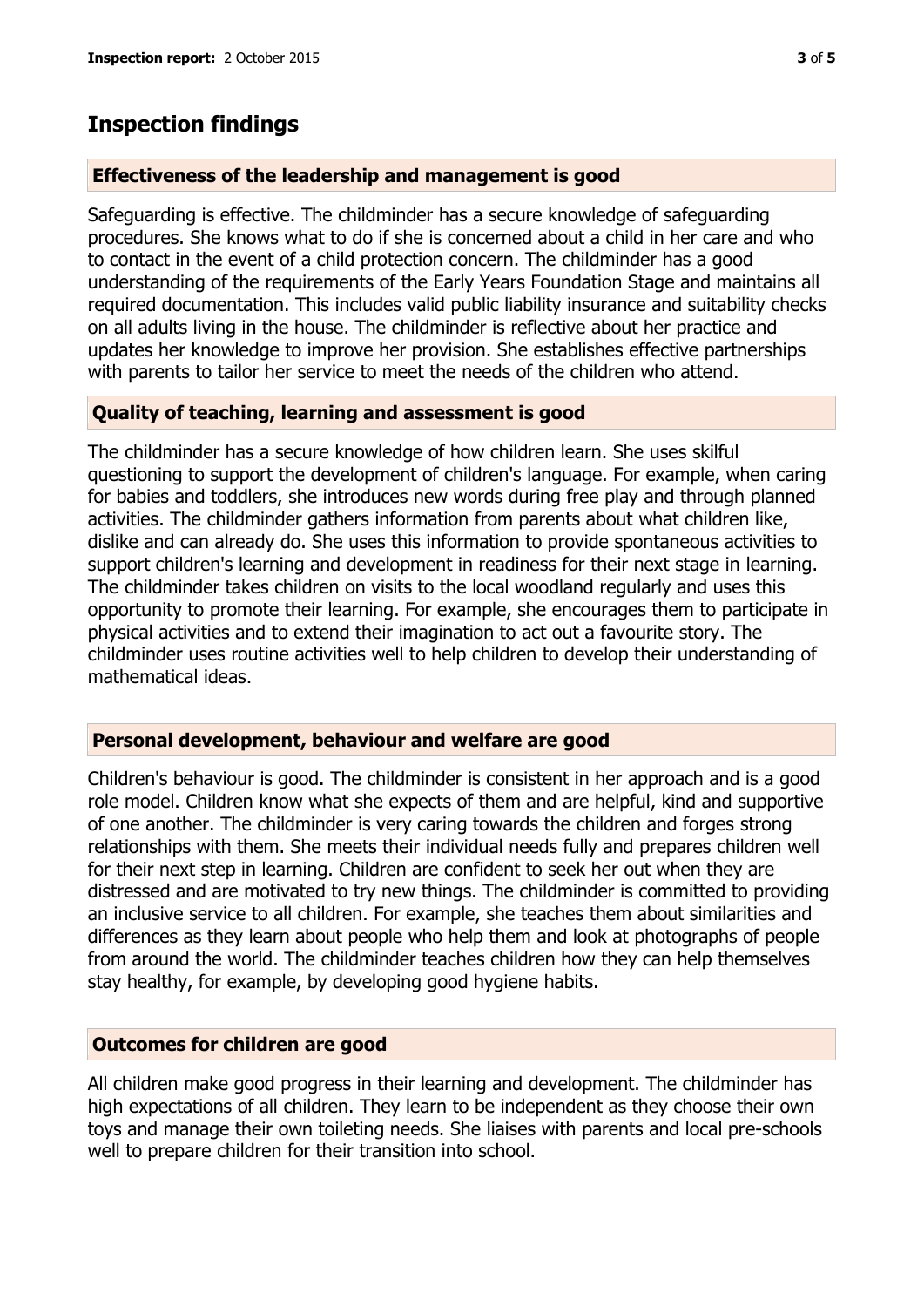## **Setting details**

| Unique reference number            | EY367078            |
|------------------------------------|---------------------|
| <b>Local authority</b>             | <b>Medway Towns</b> |
| <b>Inspection number</b>           | 835547              |
| <b>Type of provision</b>           | Childminder         |
| Day care type                      | Childminder         |
| <b>Age range of children</b>       | $0 - 8$             |
| <b>Total number of places</b>      | 6                   |
| Number of children on roll         | 9                   |
| <b>Name of provider</b>            |                     |
| <b>Date of previous inspection</b> | 2 February 2011     |
| <b>Telephone number</b>            |                     |

The childminder registered in 2008. She lives in High Halstow, near Rochester, Kent. The childminder operates her service all day Monday to Friday throughout the year. She receives free early years education funding for children aged two, three and four years.

This inspection was carried out by Ofsted under sections 49 and 50 of the Childcare Act 2006 on the quality and standards of provision that is registered on the Early Years Register. The registered person must ensure that this provision complies with the statutory framework for children's learning, development and care, known as the Early Years Foundation Stage.

Any complaints about the inspection or the report should be made following the procedures set out in the guidance 'Complaints procedure: raising concerns and making complaints about Ofsted', which is available from Ofsted's website: www.gov.uk/government/organisations/ofsted. If you would like Ofsted to send you a copy of the guidance, please telephone 0300 123 4234, or email enquiries@ofsted.gov.uk.